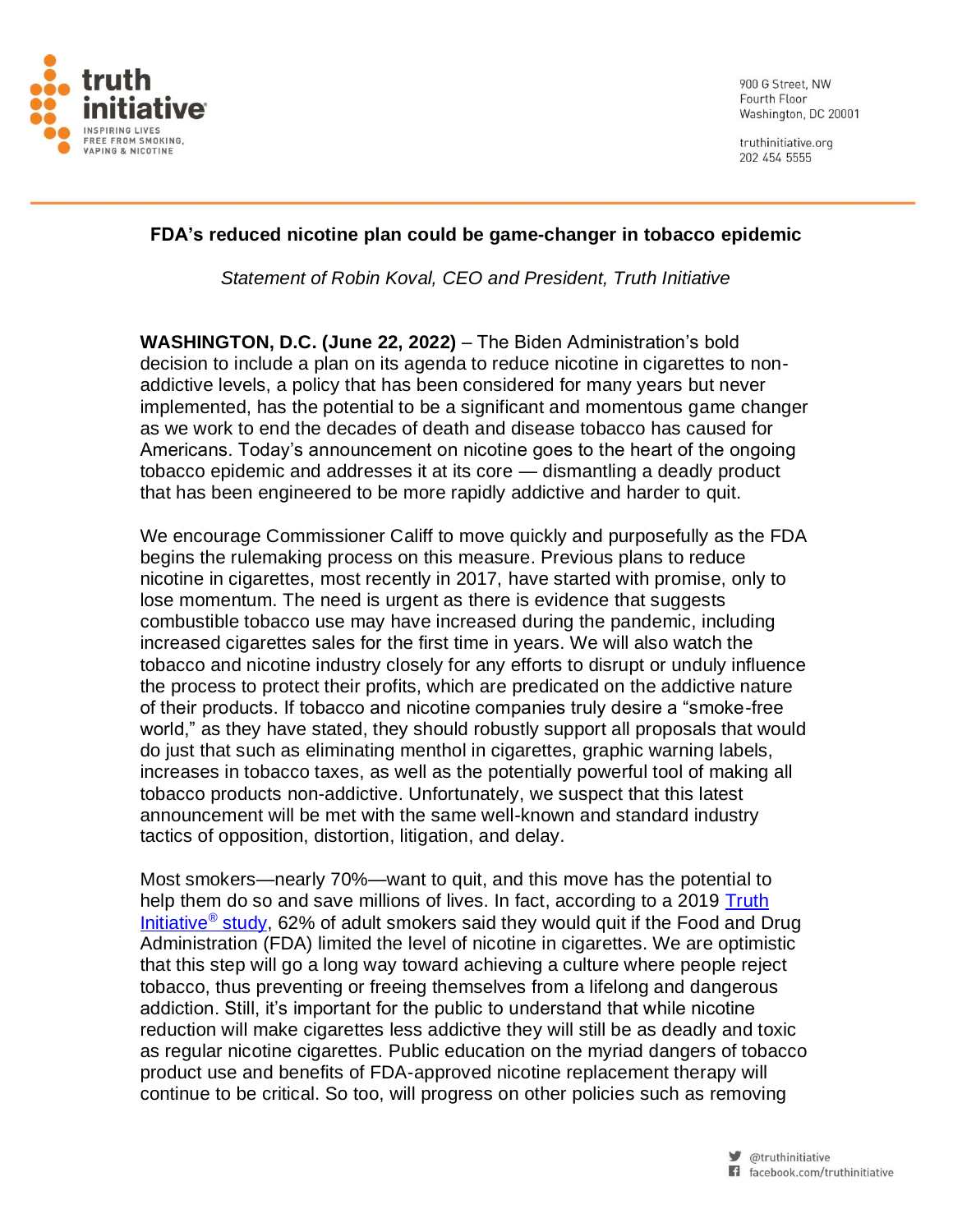

flavors from all tobacco products and renewed efforts to help people quit with proven effective programs such as **BecomeAnEX**, our free, digital quit-smoking plan, [EX Program,](https://www.theexprogram.com/) our enterprise-level tobacco cessation program designed for employers and health plans, and [This Is Quitting,](https://truthinitiative.org/thisisquitting) the nation's largest program for youth and young adults who want to escape e-cigarettes and their addiction to nicotine.

To move us closer to a tobacco free future, we also strongly believe that the reduction of nicotine to non-addictive levels must ultimately extend to all tobacco products, including e-cigarettes. Youth vaping, driven by cleverly engineered products that quickly deliver very high levels of nicotine, remains at epidemic levels, with over 2 million middle and high school students vaping, according to the 2021 National Youth Tobacco Survey. Research shows that young ecigarette users who vaped products containing higher levels of nicotine were more dependent on nicotine than even young cigarette smokers. This is not surprising given the fact that a Truth Initiative and Centers for Disease Control and Prevention study found that the average nicotine concentration in ecigarettes sold in U.S. retailers more than doubled from 2013 to 2018. Today's ecigarettes often contain higher levels of nicotine than a typical combustible cigarette.

As the FDA has acknowledged, a comprehensive approach to tobacco and nicotine is needed in order to continue combatting both the physical and mental health impacts of these products, including cigarettes, which remain the number one cause of preventable death in America. That includes prohibiting youthappealing flavors, including menthol, from all tobacco products, continuing to restrict marketing to youth, and capping nicotine levels in all products, among other important policies. Commissioner Califf and the FDA deserve credit for attempting to tackle many of these issues, and we are hopeful that this period will be viewed in the future as a pivotal point in ending the tobacco epidemic.

###

## **About Truth Initiative®**

Truth Initiative is a national public health organization dedicated to achieving a culture where all young people reject smoking, vaping and nicotine and a future where tobacco and nicotine addiction are a thing of the past. In 2020, we celebrated 20 years of saving lives and preventing millions of youth from